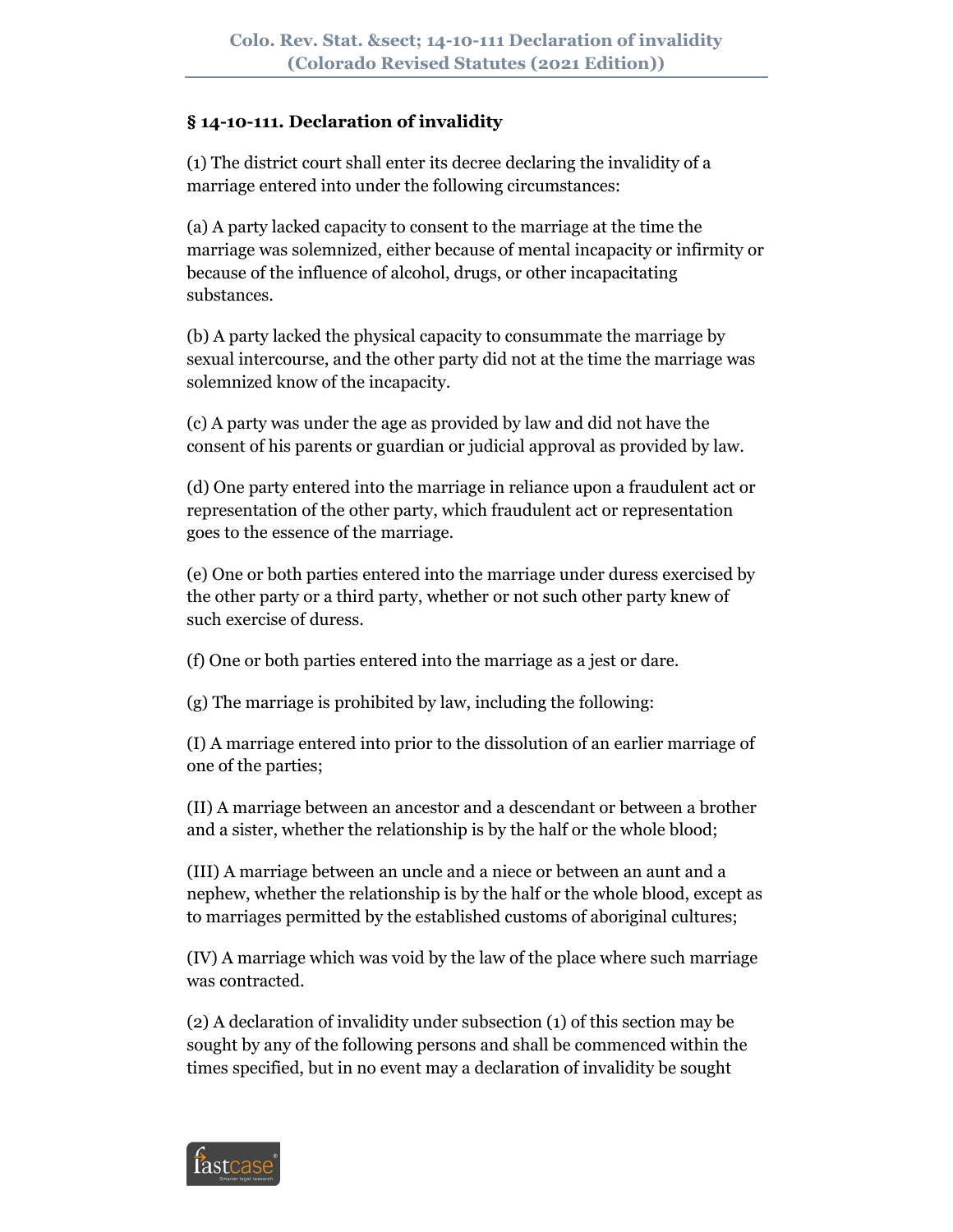after the death of either party to the marriage, except as provided in subsection (3) of this section:

(a) For the reasons set forth in either subsection  $(1)(a)$ ,  $(1)(d)$ ,  $(1)(e)$ , or  $(1)(f)$ of this section, by either party to the marriage who was aggrieved by the conditions or by the legal representative of the party who lacked capacity to consent no later than six months after the petitioner obtained knowledge of the described condition;

(b) For the reason set forth in subsection (1)(b) of this section, by either party no later than one year after the petitioner obtained knowledge of the described condition;

(c) For the reason set forth in subsection  $(1)(c)$  of this section, by the underage party, his parent, or his guardian, if such action for declaration of invalidity of marriage is commenced within twenty-four months of the date the marriage was entered into.

 $(3)$  A declaration of invalidity, for the reason set forth in subsection  $(1)(g)$  of this section, may be sought by either party; by the legal spouse in case of bigamous, polygamous, or incestuous marriages; by the appropriate state official; or by a child of either party at any time prior to the death of either party or prior to the final settlement of the estate of either party and the discharge of the personal representative, executor, or administrator of the estate or prior to six months after an estate is closed under section 15-12- 1204, C.R.S.

(4) Repealed.

(5) Marriages declared invalid under this section shall be so declared as of the date of the marriage.

(6) The provisions of this article relating to the property rights of spouses, maintenance, and support of and the allocation of parental responsibilities with respect to the children on dissolution of marriage are applicable to decrees of invalidity of marriage.

(7) No decree shall be entered unless one of the parties has been domiciled in this state for thirty days next preceding the commencement of the proceeding or unless the marriage has been contracted in this state.

(Amended by 2018 Ch. 96, §8, eff. 8/8/2018. L. 71: R&RE, p. 523, § 1. C.R.S. 1963: § 46-1-11. L. 73: pp. 553, 1647, §§ 4, 5, 6. L. 80: (1)(g)(II) amended, p. 794, § 47, effective June 5. L. 98: (6) amended, p. 1397, § 38, effective February 1, 1999. L. 2018: (4) repealed, (SB 18-095), ch. 96, p. 754, § 8, effective August 8.)

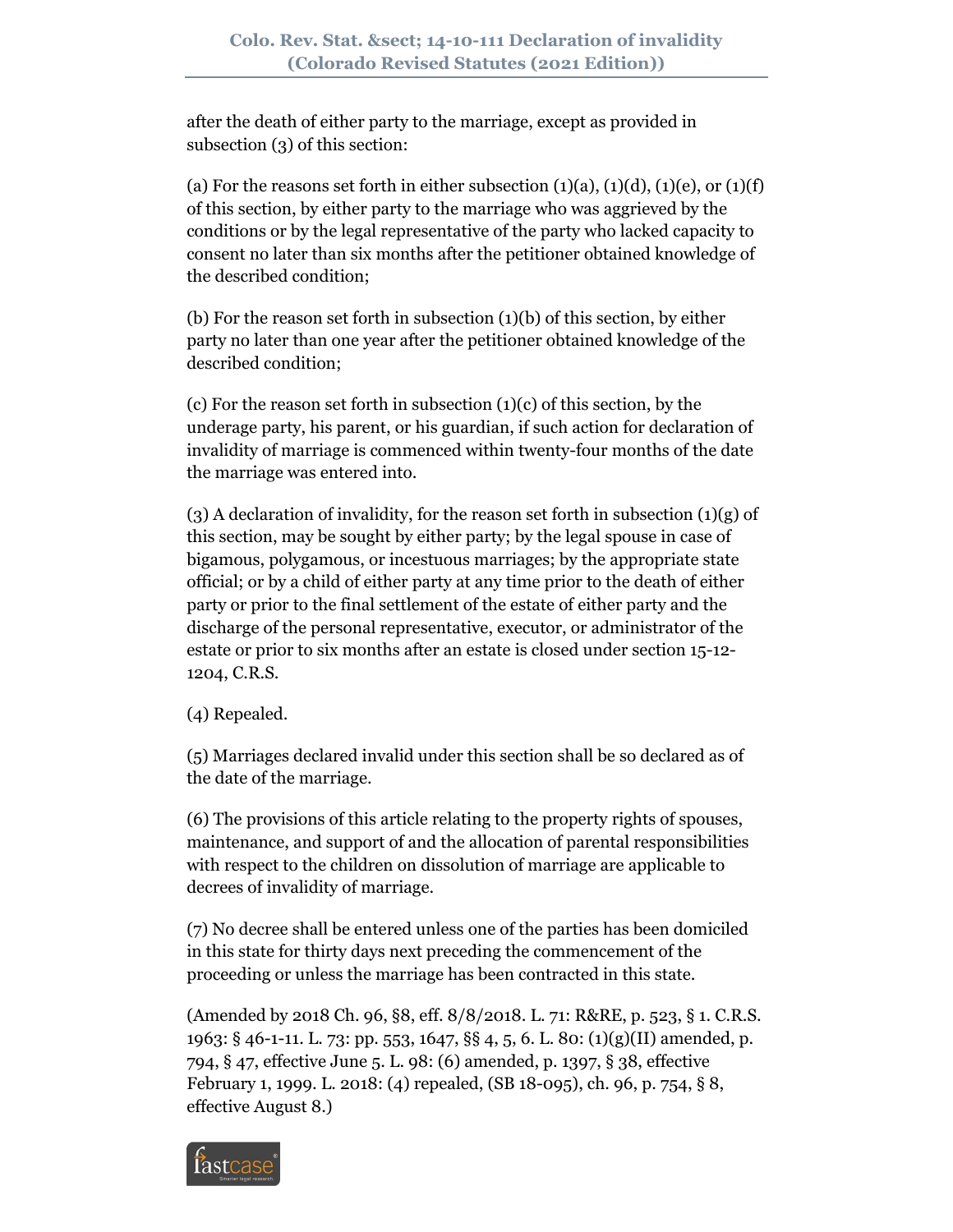#### **ANNOTATION**

### **I. GENERAL CONSIDERATION.**

**Law reviews.** For article, "Ten Years of Domestic Relations in Colorado -- 1940-1950", see 27 Dicta 399 (1950). For note, "The Presumption of Death and a Second Marriage", see 27 Dicta 414 (1950). For article, "A Decade of Colorado Law: Conflict of Laws, Security, Contracts and Equity", see 23 Rocky Mt. L. Rev. 247 (1951). For note, "Jurisdiction to Annul a Marriage Celebrated Without the Forum", see 26 Rocky Mt. L. Rev. 57 (1953). For article, "One Year Review of Domestic Relations", see 35 Dicta 36 (1958). For article, "Choice of the Applicable Law in Colorado", see 35 Dicta 162 (1958). For article, "One Year Review of Domestic Relations", see 39 Dicta 102 (1962). For article, "The Incestuous Marriage -- Relic of the Past", see 36 U. Colo. L. Rev. 473 (1964). For article, "Due Process in Involuntary Civil Commitment and Incompetency Adjudication Proceedings: Where Does Colorado Stand?", see 46 Den. L.J. 516 (1969). For article, "Marriage, Divorce, and Annulment When One Party is Arguably Incapacitated", see 43 Colo. Law. 39 (Feb. 2014).

**Annotator's note.** Since § 14-10-111 is similar to repealed § 46-3-1 et seq., CRS 53, and CSA, C. 56, §§ 33 through 38, relevant cases construing those provisions have been included in the annotations to this section.

**There is a wide distinction between a conventional annulment proceeding** and a conventional action for divorce. An annulment proceeding is one in which the validity of a marriage is challenged from its inception on the ground that one or both of the parties was underage, on the ground that one or both of the parties was married to another person, on the ground that the proceeding was attended by fraud, or on some other fairly comparable ground. An action for divorce is one in which termination is sought of a valid marriage. Gainey v. Fleming, 279 F.2d 56 (10th Cir. 1960).

**For the effect of an invalidity of marriage determination on maintenance payments which were terminated upon remarriage,** see Torgan v. Torgan, 159 Colo. 93, 410 P.2d 167 (1966).

**Reestablishment of a support obligation following annulment of a subsequent marriage must be decided on a case-by-case basis,** taking into account the facts and equities of the particular case. In re Cargill and Rollins, 843 P.2d 1335 (Colo. 1993).

**The children of the deceased had no standing to challenge the validity of his marriage when it was not prohibited.** Matter of Estate of Fuller, 862 P.2d 1037 (Colo. App. 1993).

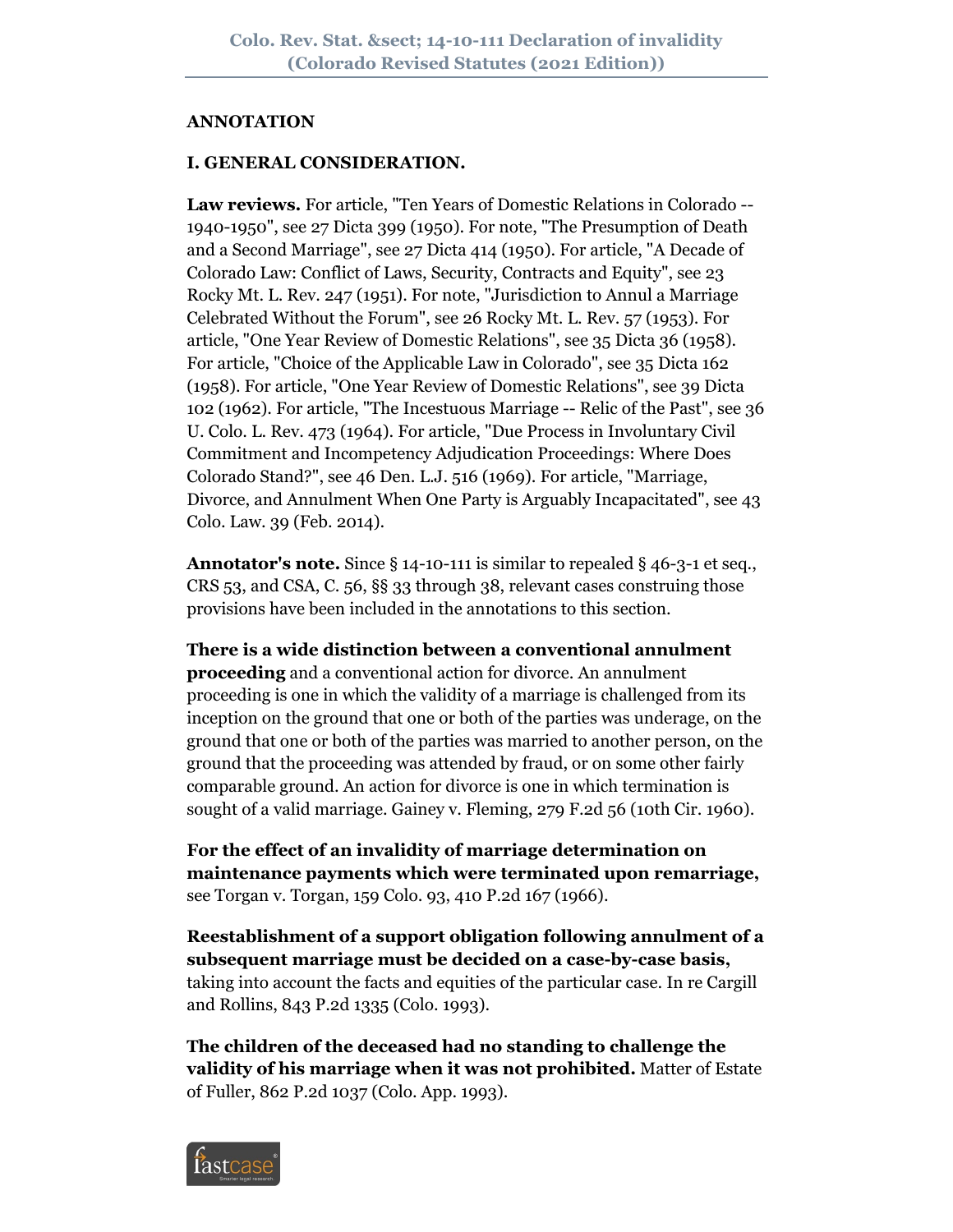**Where wife fraudulently induced husband into marriage, an award of property and maintenance to the wife would be inequitable and unjust.** Wife married husband to obtain a green card and left him immediately following receipt of her permanent green card. In re Joel, 2012 COA 128, 404 P.3d 1251.

Although subsection (6) states that the provisions of the Uniform Dissolution of Marriage Act (UDMA) relating to property, support, and allocation of parental responsibilities apply to invalidity actions, the purpose of that subsection is to protect innocent participants in meretricious relationships and the children of those relationships, not to reward the party perpetrating the void marriage. In re Joel, 2012 COA 128, 404 P.3d 1251.

In dividing property and awarding maintenance, the court's equitable powers require the court to award property and maintenance as the court deems equitable and just. An award to wife of a portion of husband's retirement account, to which husband was the sole contributor, would be inequitable in light of the wife's fraud. In re Joel, 2012 COA 128, 404 P.3d 1251.

The parties' car is properly valued as of the date of the decree of invalidity and not the date of permanent orders as wife contends. In re Joel, 2012 COA 128, 404 P.3d 1251.

**Applied** in In re Heinzman, 198 Colo. 36, 596 P.2d 61 (1979).

# **II. THE INVALIDITY OF MARRIAGE PROCEEDING.**

**Originally, authority to grant divorces and annul marriages in England was vested solely in the ecclesiastical courts.** This authority terminated around 1870, during the reign of Victoria, at which time a special court was created to hear and decide all divorces and annulments of marriage, but ecclesiastical courts and their authority never became a part of American common law. Young v. Colo. Nat'l Bank, 148 Colo. 104, 365 P.2d 701 (1961).

**An annulment action is a statutory proceeding in which the court exercises equity powers.** Young v. Colo. Nat'l Bank, 148 Colo. 104, 365 P.2d 701 (1961).

**The severance of marital ties, the entry of custodial orders regarding children,** the application of equitable principles in divorce and annulment actions, and so forth, are or have aspects of the conventional activities of a court of equity. Young v. Colo. Nat'l Bank, 148 Colo. 104, 365 P.2d 701 (1961).

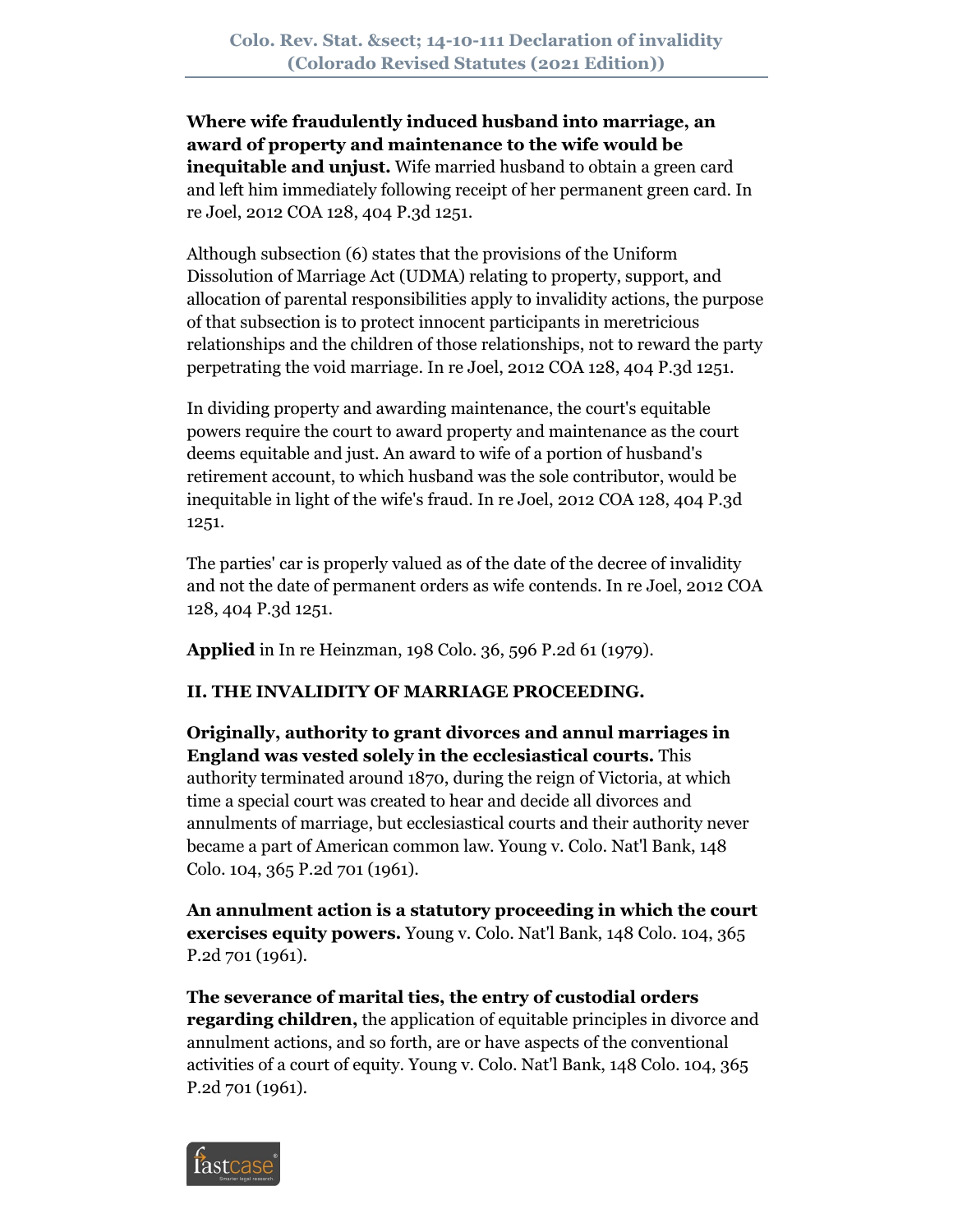**This article provides that in suits for annulment the practice and proceedings** shall be in accordance with the rules of civil procedure. Young v. Colo. Nat'l Bank, 148 Colo. 104, 365 P.2d 701 (1961).

**In the interplay of this section and the rules of civil procedure,** there is no trial by jury of an annulment suit as a matter of right. Young v. Colo. Nat'l Bank, 148 Colo. 104, 365 P.2d 701 (1961).

**A cursory reading of C.R.C.P. 38(a) makes obvious the conclusion that an annulment suit** does not come within the meaning of any of the enumerated actions requiring trial by jury unless waived. Young v. Colo. Nat'l Bank, 148 Colo. 104, 365 P.2d 701 (1961).

**But C.R.C.P. 39(c)** provides that in actions not triable by a jury, the court may upon motion or of its own initiative try any issue with an advisory jury, or when statute provides for trial without a jury, the court with the consent of both parties may order a jury trial. Young v. Colo. Nat'l Bank, 148 Colo. 104, 365 P.2d 701 (1961).

**Proof in an annulment case must be clear and convincing, and the court should so instruct the jury,** and the preponderance rule is inapplicable. Young v. Colo. Nat'l Bank, 148 Colo. 104, 365 P.2d 701 (1961).

**The giving of confusing and incompatible instructions in an annulment action is fatal error.** Young v. Colo. Nat'l Bank, 148 Colo. 104, 365 P.2d 701 (1961).

## **III. MENTAL INCAPACITY TO CONSENT TO MARRIAGE.**

**Marriages are not easily annulled, and consequently, there must be clear and convincing proof** that such party was mentally incompetent at the time the marriage was entered into. Young v. Colo. Nat'l Bank, 148 Colo. 104, 365 P.2d 701 (1961).

## **An instruction "that the husband would be incapable of giving voluntary consent if you find that at the time of the marriage**

**ceremony** he did not have sufficient mental capacity to understand the nature, obligations, and responsibilities of a marriage contract, and to appreciate the solemnity of the marriage vows" goes beyond the statutory ground for annulment which provides that if "one or both parties were mentally incapable of giving voluntary consent to the marriage", the marriage may be set aside. Young v. Colo. Nat'l Bank, 148 Colo. 104, 365 P.2d 701 (1961).

**In an action for annulment of a marriage on the ground of mental incapacity**, testimony of a witness to marriage ceremony that she observed

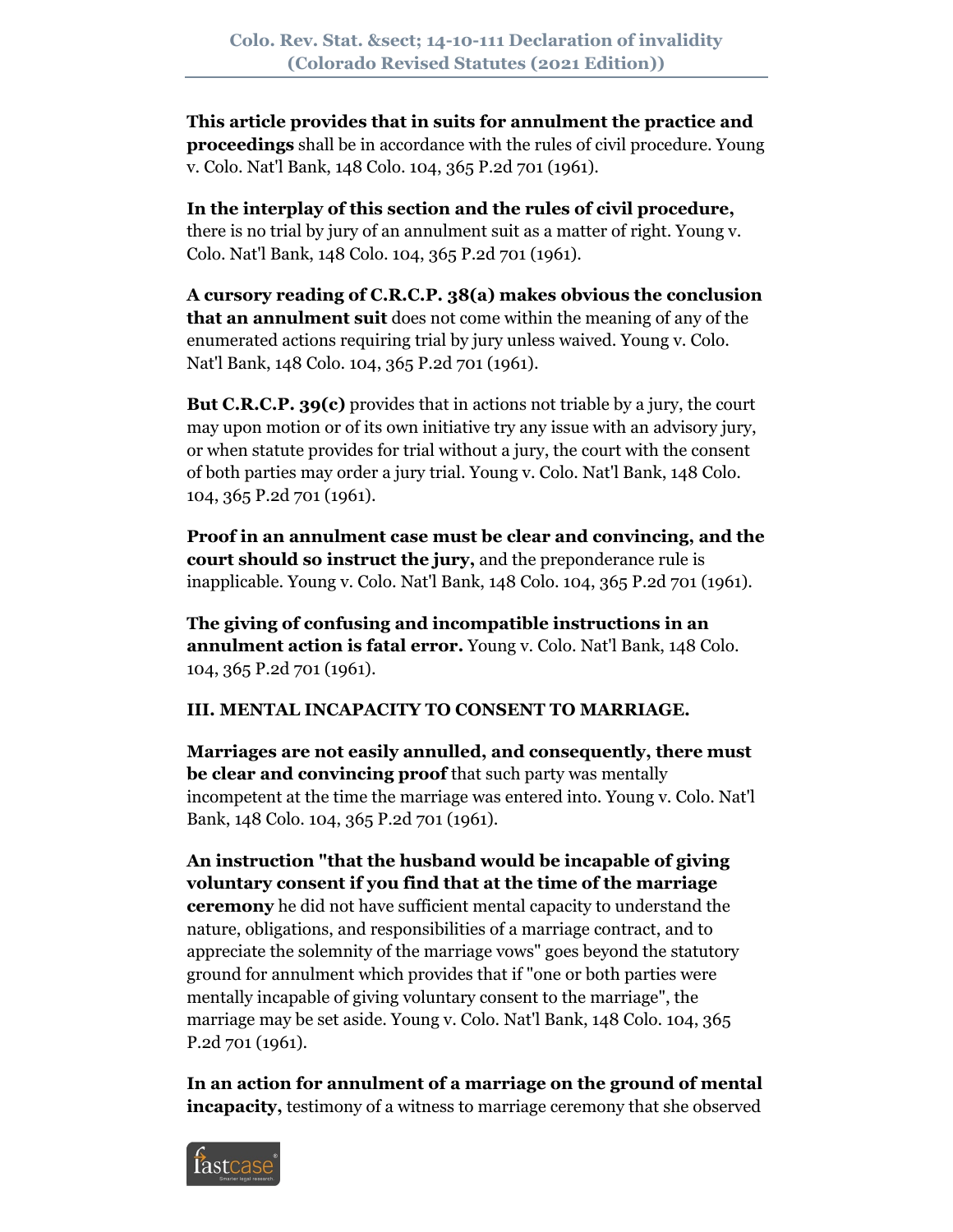plaintiff before, during, and after ceremony, conversed with him, and that in her opinion he was mentally competent, was erroneously rejected, the credibility of such witness being for the jury. Young v. Colo. Nat'l Bank, 148 Colo. 104, 365 P.2d 701 (1961).

Testimony of a psychiatrist who based his opinion on the incompetency of plaintiff, and in part upon the testimony of another witness, was erroneously admitted. Young v. Colo. Nat'l Bank, 148 Colo. 104, 365 P.2d 701 (1961).

An order of adjudication of mental incompetency was properly admitted. Young v. Colo. Nat'l Bank, 148 Colo. 104, 365 P.2d 701 (1961).

Evidence of forgery of a blood test certificate was immaterial and inadmissible, as not tending to prove any of the alleged grounds of annulment. Young v. Colo. Nat'l Bank, 148 Colo. 104, 365 P.2d 701 (1961).

Evidence that wife had applied for driver's license and signed a delinquency tax statement in former name, subsequent to the alleged marriage, were remote circumstances having no legitimate bearing on the issues and should have been rejected. Young v. Colo. Nat'l Bank, 148 Colo. 104, 365 P.2d 701 (1961).

### **IV. LEGITIMACY OF CHILDREN.**

**A judgment and decree annulling the marriage of the parents does not determine the parentage of a child** conceived prior to the marriage, and is not res judicata in a dependency proceeding to determine the paternity of the child. Devereaux v. Devereaux, 144 Colo. 31, 354 P.2d 1015 (1960).

**The parentage of a child is not an issue in an annulment action between the parents.** Devereaux v. Devereaux, 144 Colo. 31, 354 P.2d 1015 (1960).

**Subsection (4) refers only to cases where an annulment proceeding is brought.** Valdez v. Shaw, 100 Colo. 101, 66 P.2d 325 (1937); Gainey v. Fleming, 279 F.2d 56 (10th Cir. 1960).

### **V. CONFLICT OF LAWS.**

**Marriages being lawful in other states are recognized as lawful and valid in the state of Colorado.** Spencer v. People in Interest of Spencer, 133 Colo. 196, 292 P.2d 971 (1956).